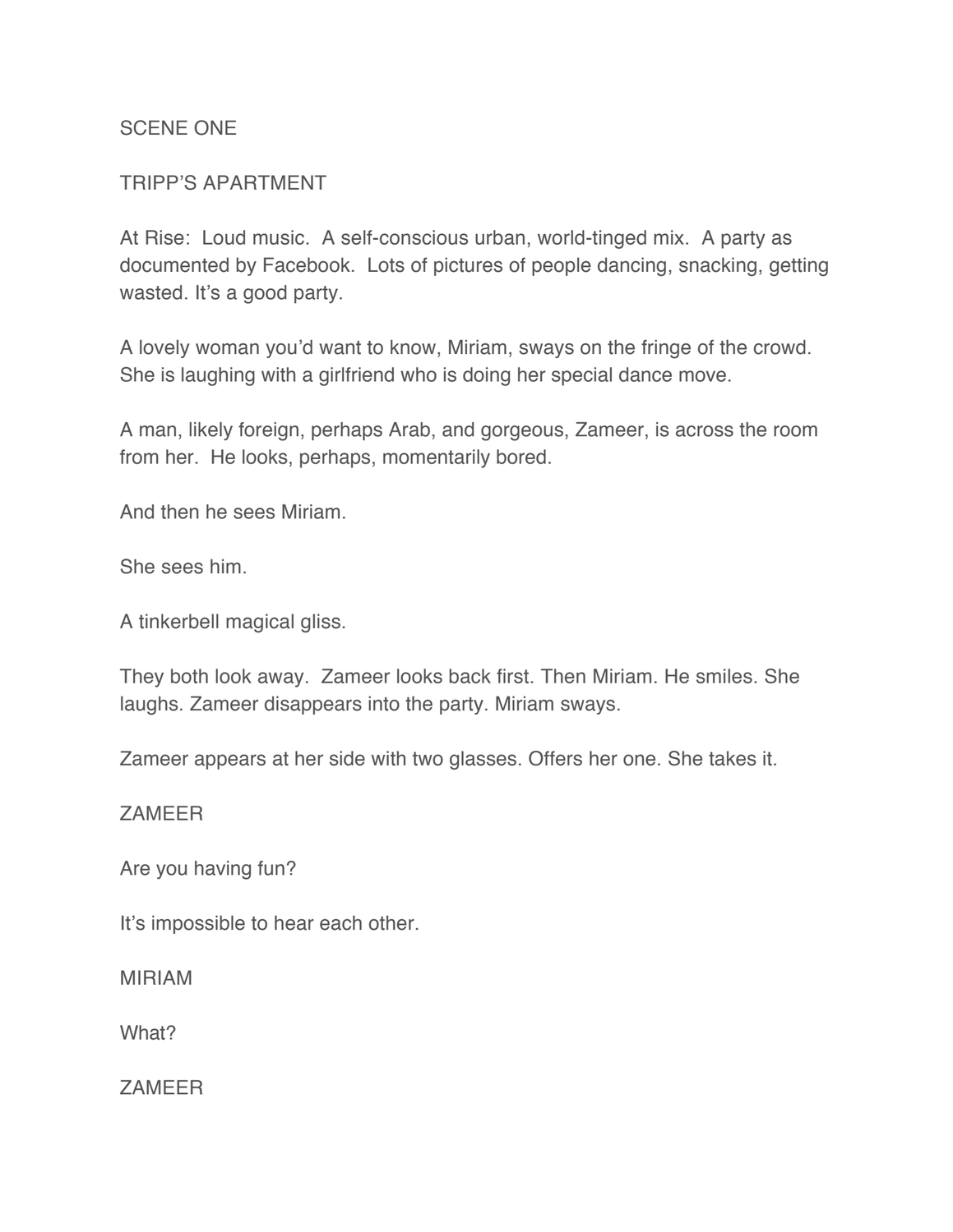Are you having a good time?

MIRIAM

What is this?

ZAMEER

Pomegranate juice.

MIRIAM

Tripp bought pomegranate juice?

ZAMEER

What? Who?

MIRIAM

Tripp. You know Tripp?

ZAMEER

Sorry.

MIRIAM

This is his place.

ZAMEER

Great party.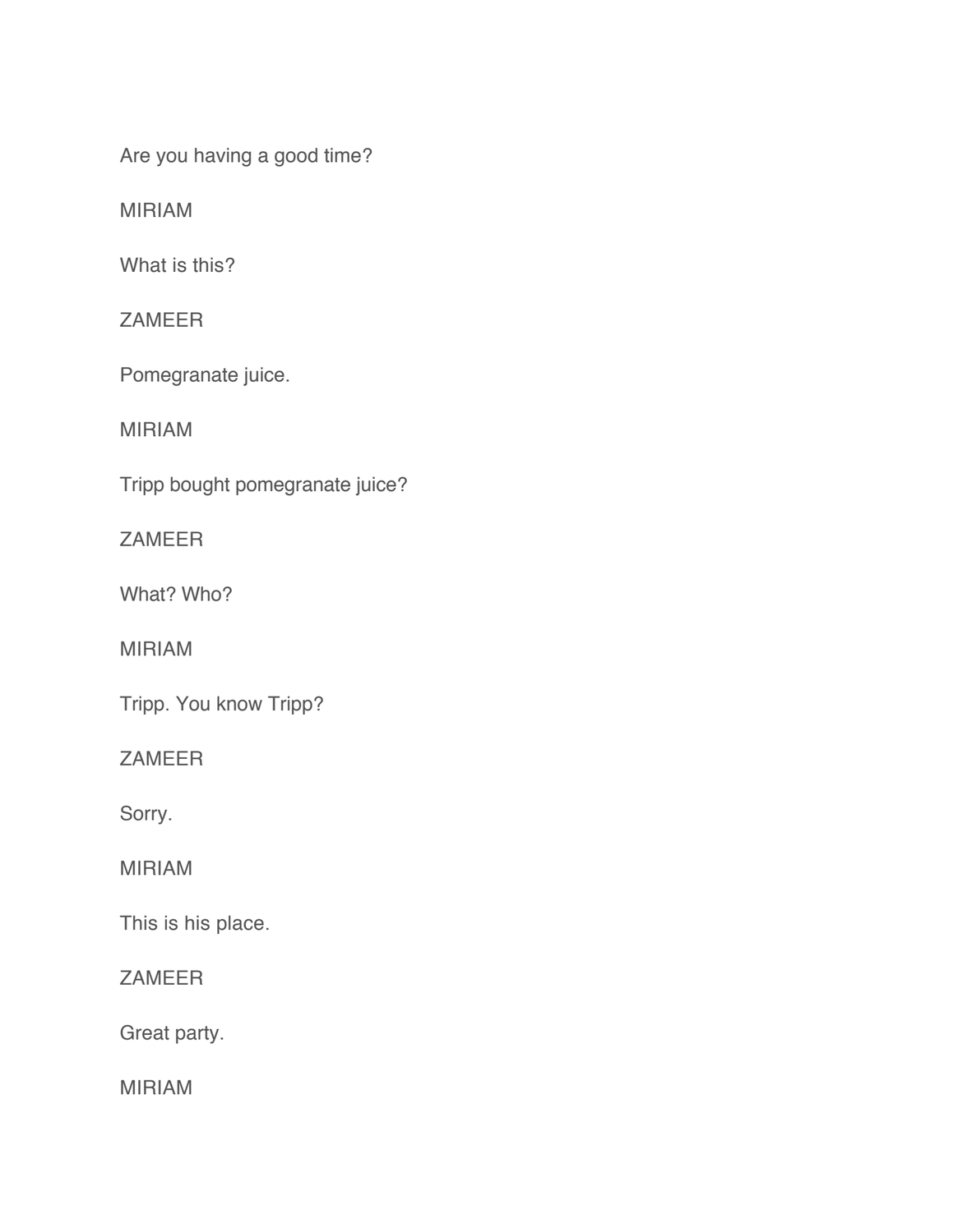Yea.

ZAMEER

I bought the juice.

MIRIAM

What?

ZAMEER

I bought the pomegranate juice.

MIRIAM

Oh. It's good. I like it.

ZAMEER

You would prefer beer, maybe.

MIRIAM

No.

ZAMEER

Wine?

MIRIAM

This is fine.

**ZAMEER**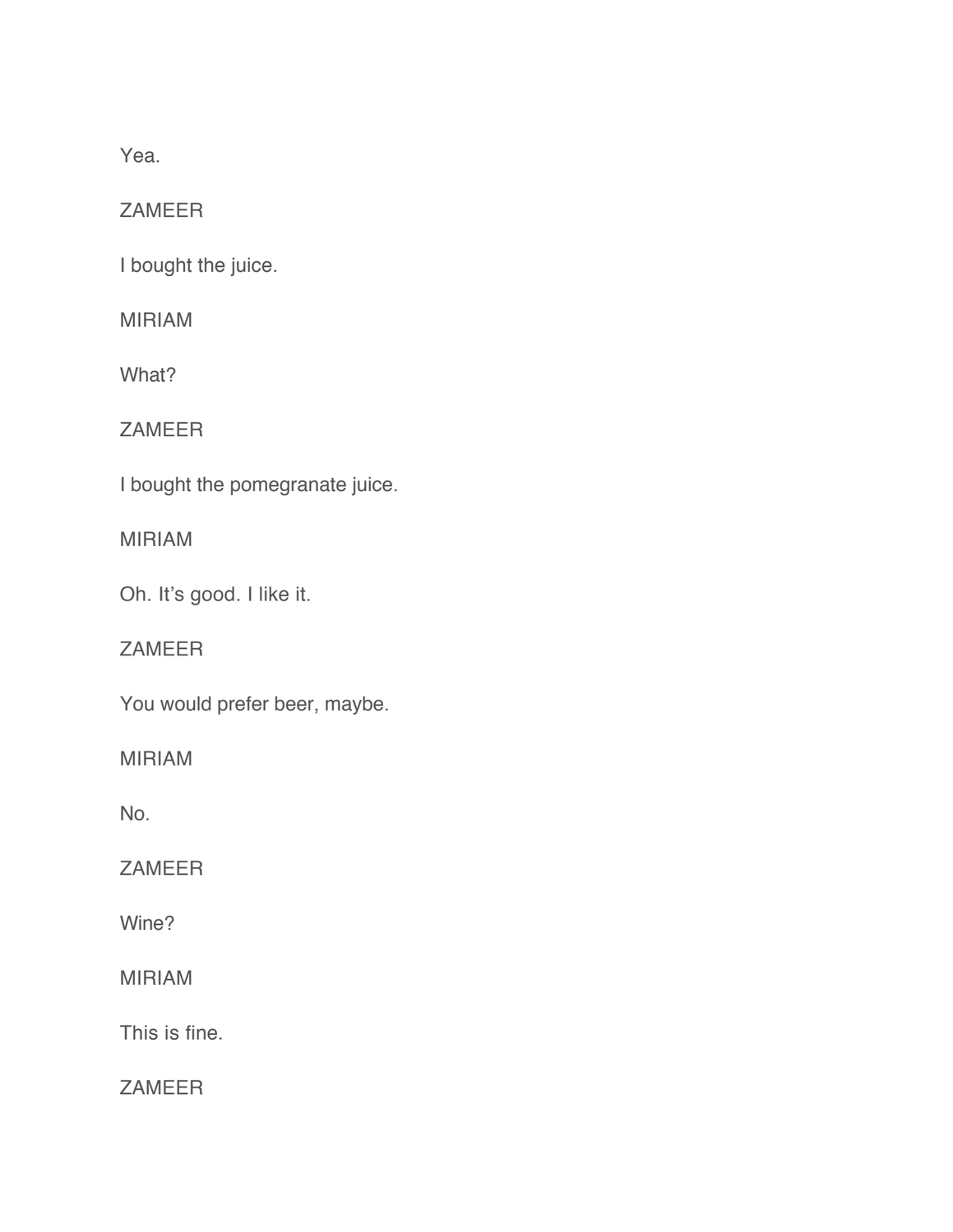Mojito?

## MIRIAM

I definitely don't want another of Tripp's mojitos.

ZAMEER

Oh, Tripp.

MIRIAM

Yea, Tripp.

She points. Tripp is at the center of the dance floor, mojito in hand, gyrating a blonde.

## ZAMEER

I know Tripp.

MIRIAM

Do you always bring pomegranate juice to parties?

## ZAMEER

Sometimes cranberry.

Pineapple.

I get thirsty at parties. All the excitement.

But I don't drink. Alas.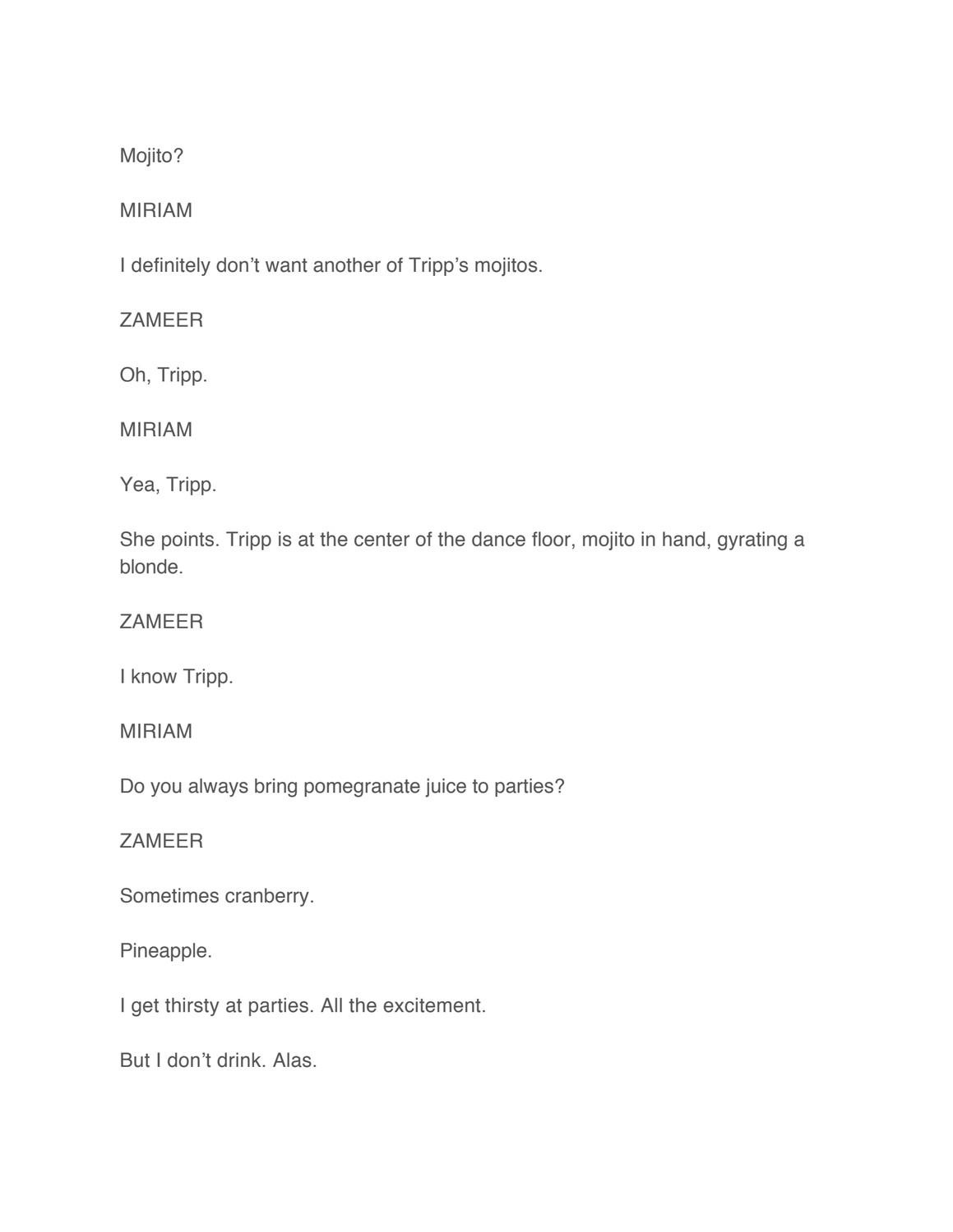# MIRIAM

That's good. I guess.

Smart.

# ZAMEER

It is just my faith.

I'm a Muslim.

MIRIAM

I'm a Jew.

ZAMEER

Ah. So we are cousins.

### MIRIAM

 $\ldots$ 

ZAMEER

Zameer. Is my name. Zameer.

# MIRIAM

Miriam.

ZAMEER

Miriam.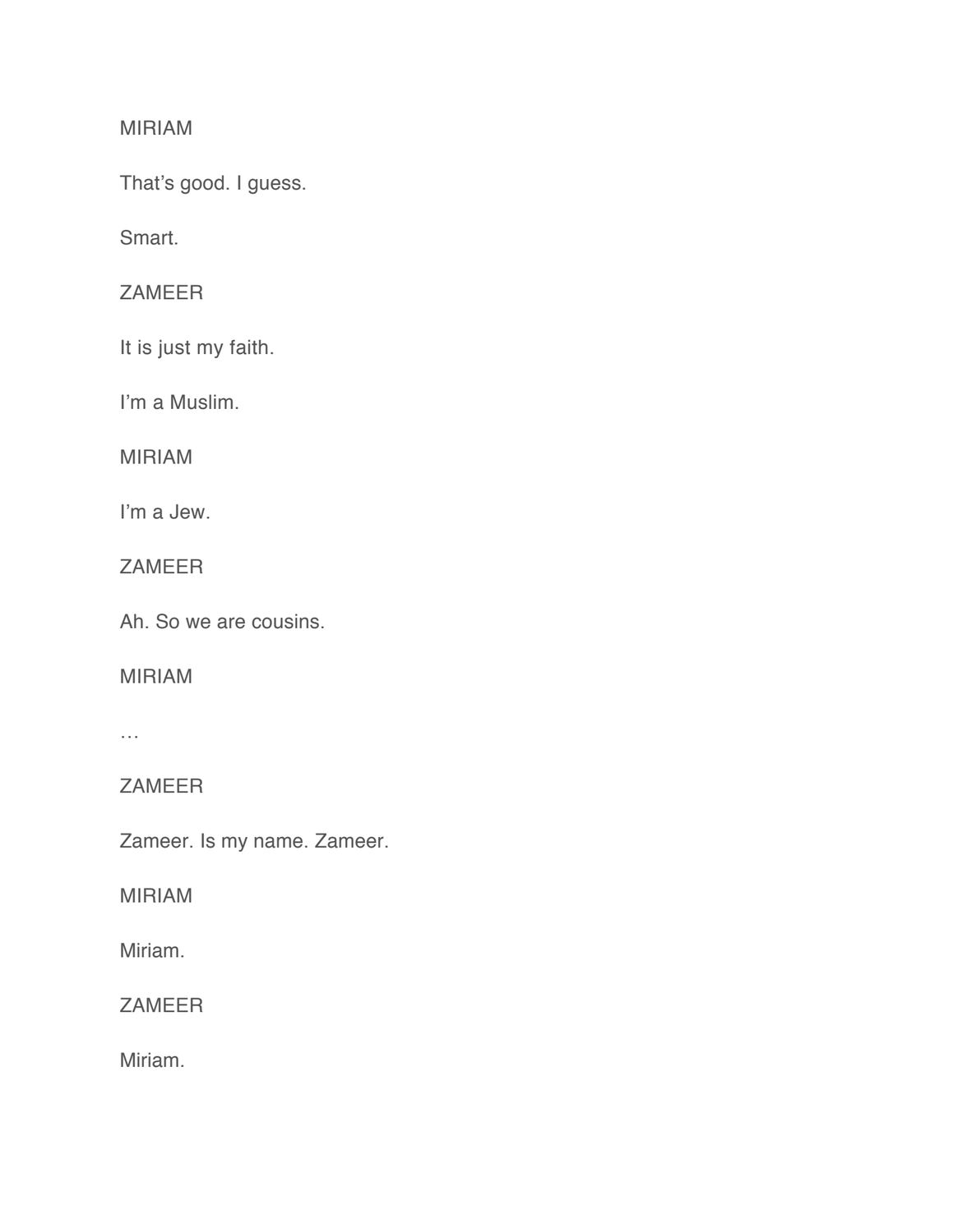Oh, man say that again.

MIRIAM

Zameer.

Oh, man say that again.

Magical gliss.

They disappear.

The party booms, booms, booms. Snapshot. Snapshot. Snapshot. Bangs to an end.

SCENE TWO

MIRIAM'S PLACE

A small one bedroom. We're in the living room. The bedroom/bath is off one side. The foyer leading to the door and galley kitchen is off the other.

We're on her couch making out. Clothes rumpled, but still on. Miriam comes up for air.

MIRIAM

Wait.

ZAMEER

Okay. What?

MIRIAM

I don't know.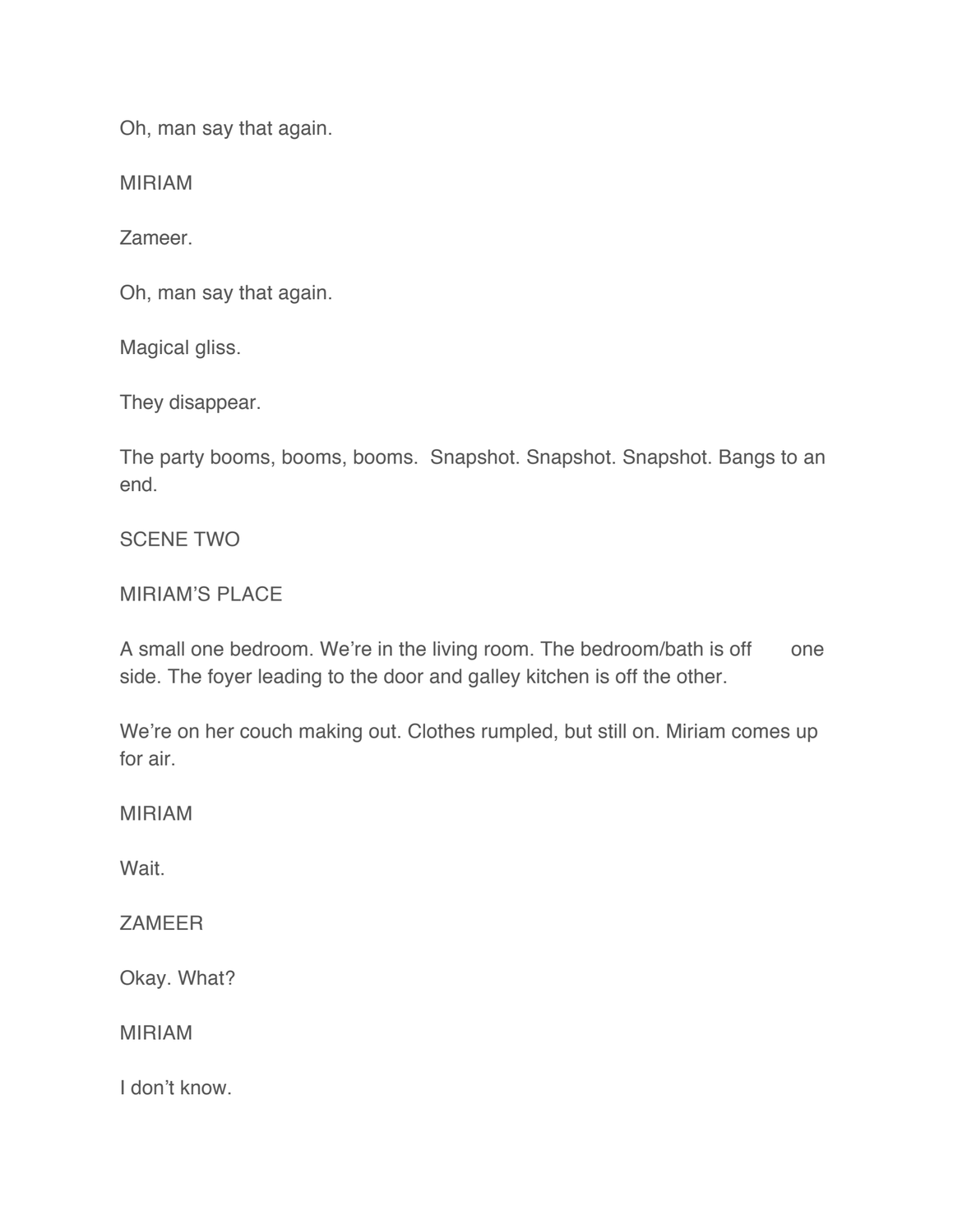ZAMEER

It's okay.

MIRIAM

Is it?

ZAMEER

Yes.

Zameer puts his hand on her heart. Sure, over her breast, but it is to touch her heart.

MIRIAM

Why am I so scared?

ZAMEER

You're scared? I'm terrified.

Miriam puts her hand on his chest.

MIRIAM

Why?

ZAMEER

Love is death.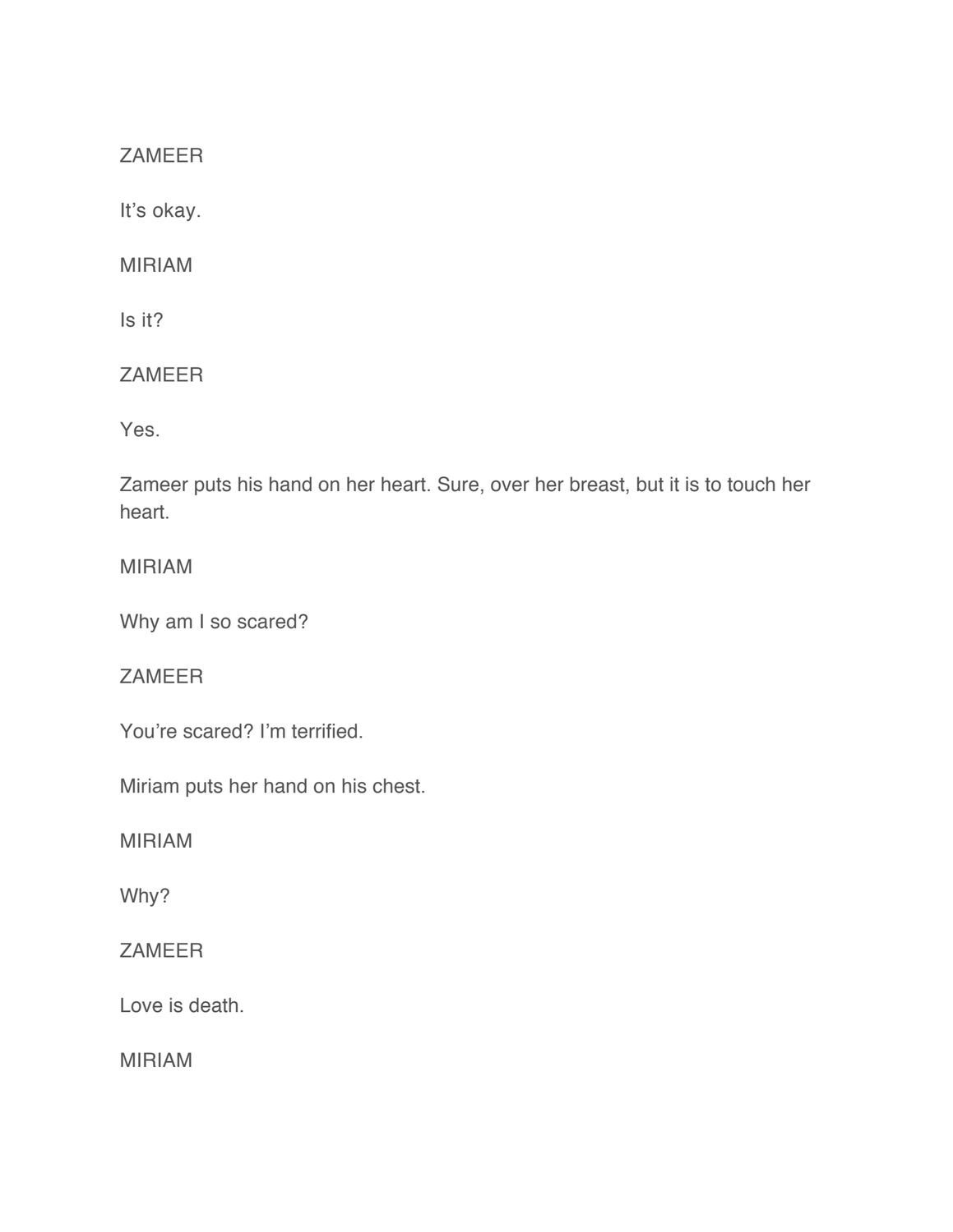Death? It is.

### ZAMEER

Love is the bottom of the world. The end of time.

### MIRIAM

Love is the end.

ZAMEER

It erases every thing we know.

MIRIAM

We just met.

ZAMEER

Four thousand years ago.

Miriam's up.

MIRIAM

I have no juice. Seltzer. I'm addicted to seltzer. I have seltzer.

Flavored. Lime.

Maybe lemon.

There may not be any my lips haven't.

Single habit drinking right from the.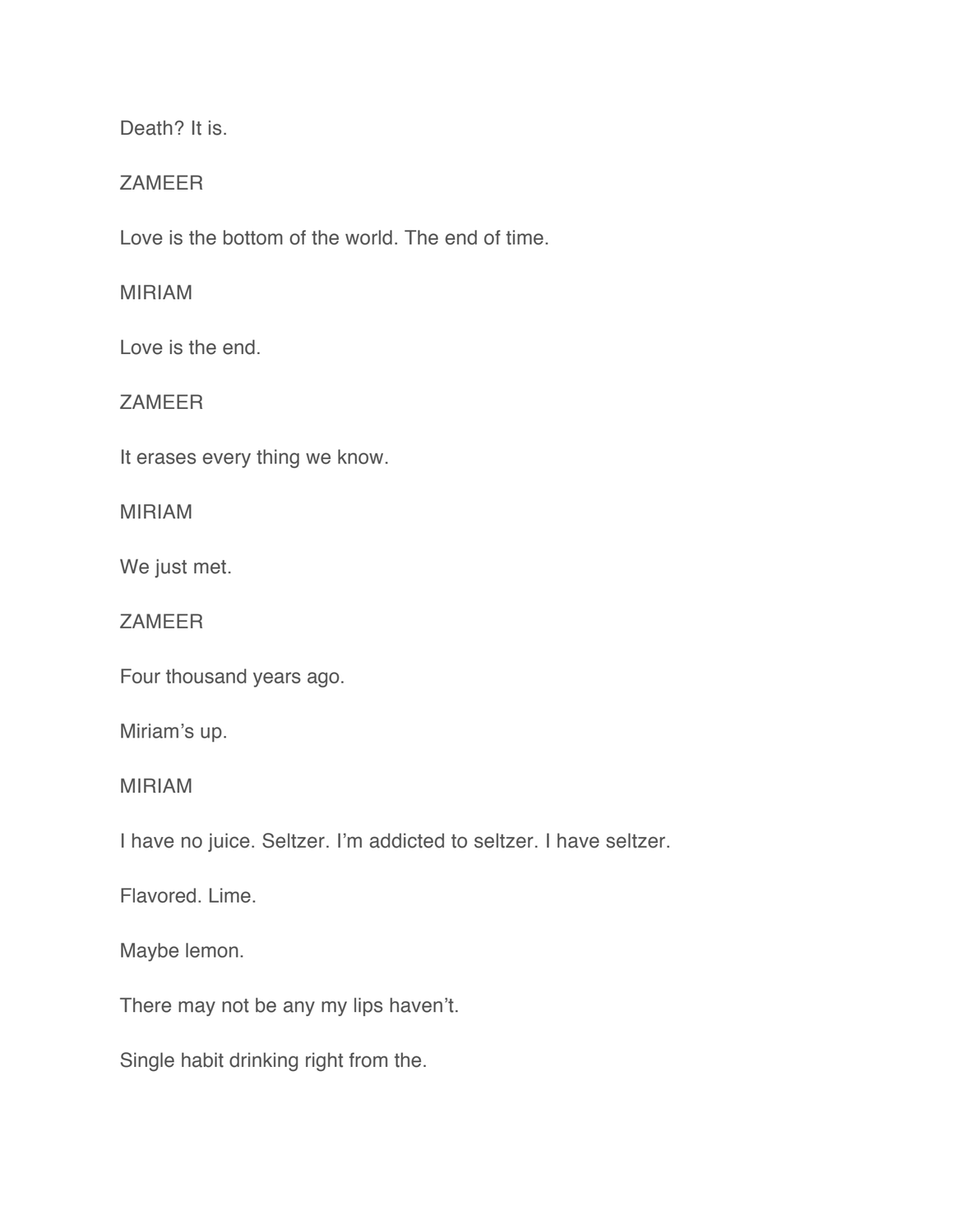I guess that's.

Would you like?

ZAMEER

Sure. Lemon. If you have it.

MIRIAM

I do.

Likely I do.

I like them both equally.

Except for with cranberry juice and then only lime.

but I love lemonade.

I'll-

There's a stereo.

With my old ipod.

But there's a thing.

If you want to put your phone.

A cable.

Just unplug mine.

If you have music.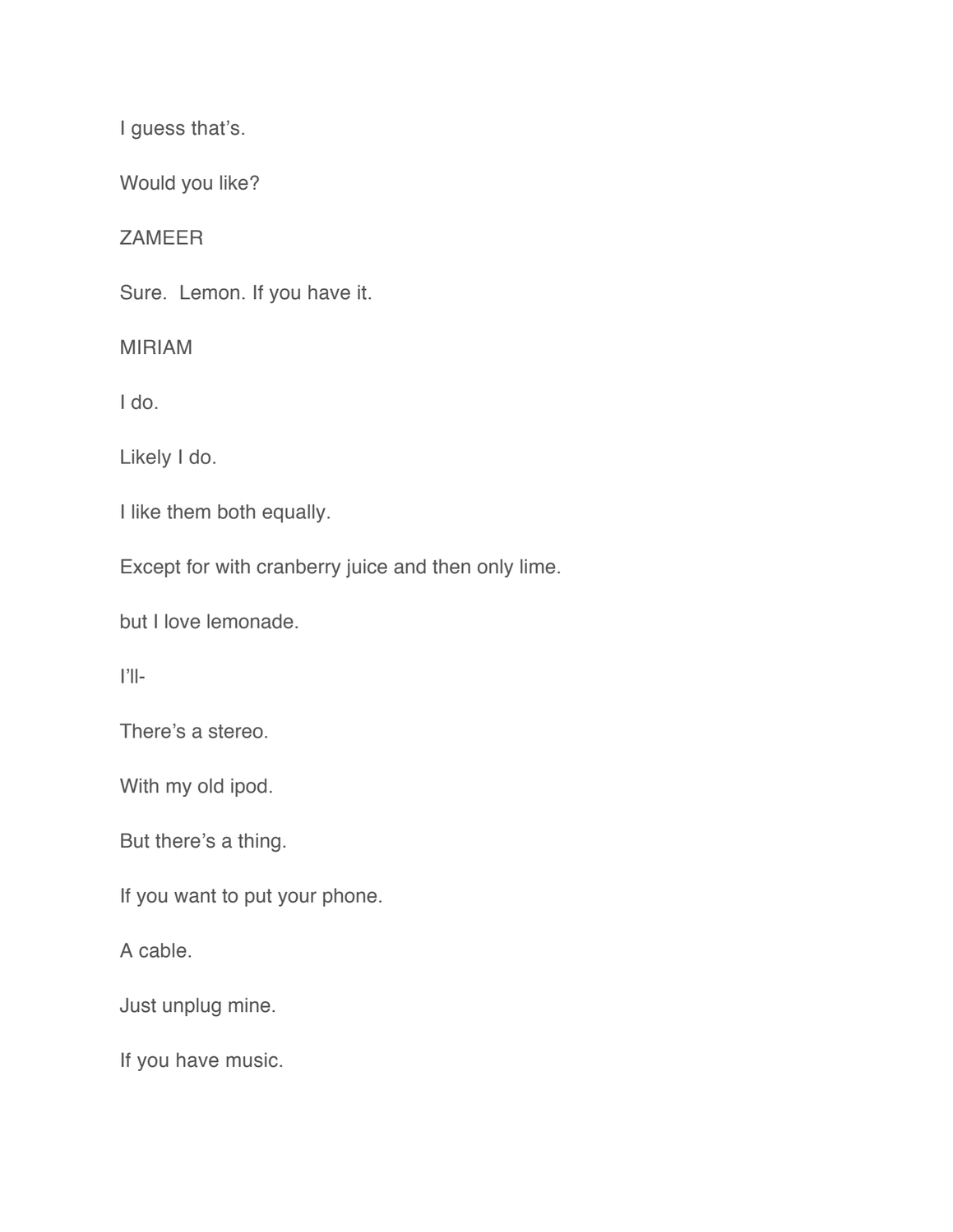You can put.

Or I can.

If you want.

Miriam goes to get seltzer. Zameer looks around her apartment. There are books. Lots and lots of books on shelves, on the coffee table, on the floor. Books. He picks up Moby Dick. Miriam is back with seltzer. She hands to Zameer. Zing at the touch of his hand.

MIRIAM

I'll get the.

Music.

If you want.

**ZAMEER** 

Lime. Nice.

MIRIAM

Or yours?

I don't mind.

Zameer doesn't have a smart phone. She goes to put on music. It's a mixed, fairly hip bag: Neutral Milk Hotel, Bright eyes, Decemberists, Sigur Ros, Yo la Tengo…

MIRIAM

Old ipod.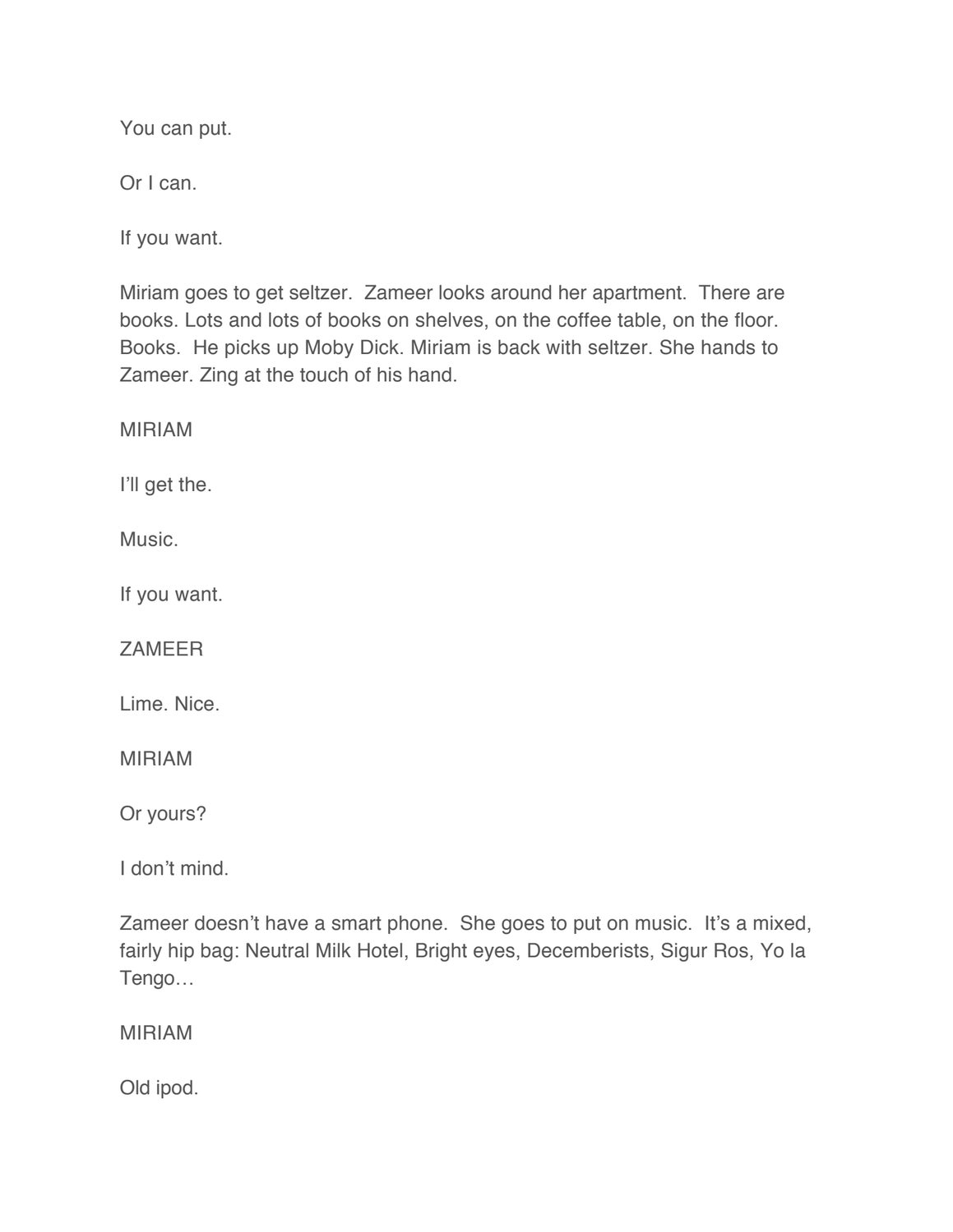Like high school.

I still listen.

ZAMEER

This is the one about the whale.

MIRIAM

Melville. Yes. Have you read it?

Zameer hasn't.

MIRIAM

Most people.

In the States.

Read it in senior year of high school,

but I left.

I graduated in my junior year.

To get out of my house, my town.

Away from my mother.

And then she moved to the City after my father divorced her.

So I'm reading it now.

It's kind of amazing.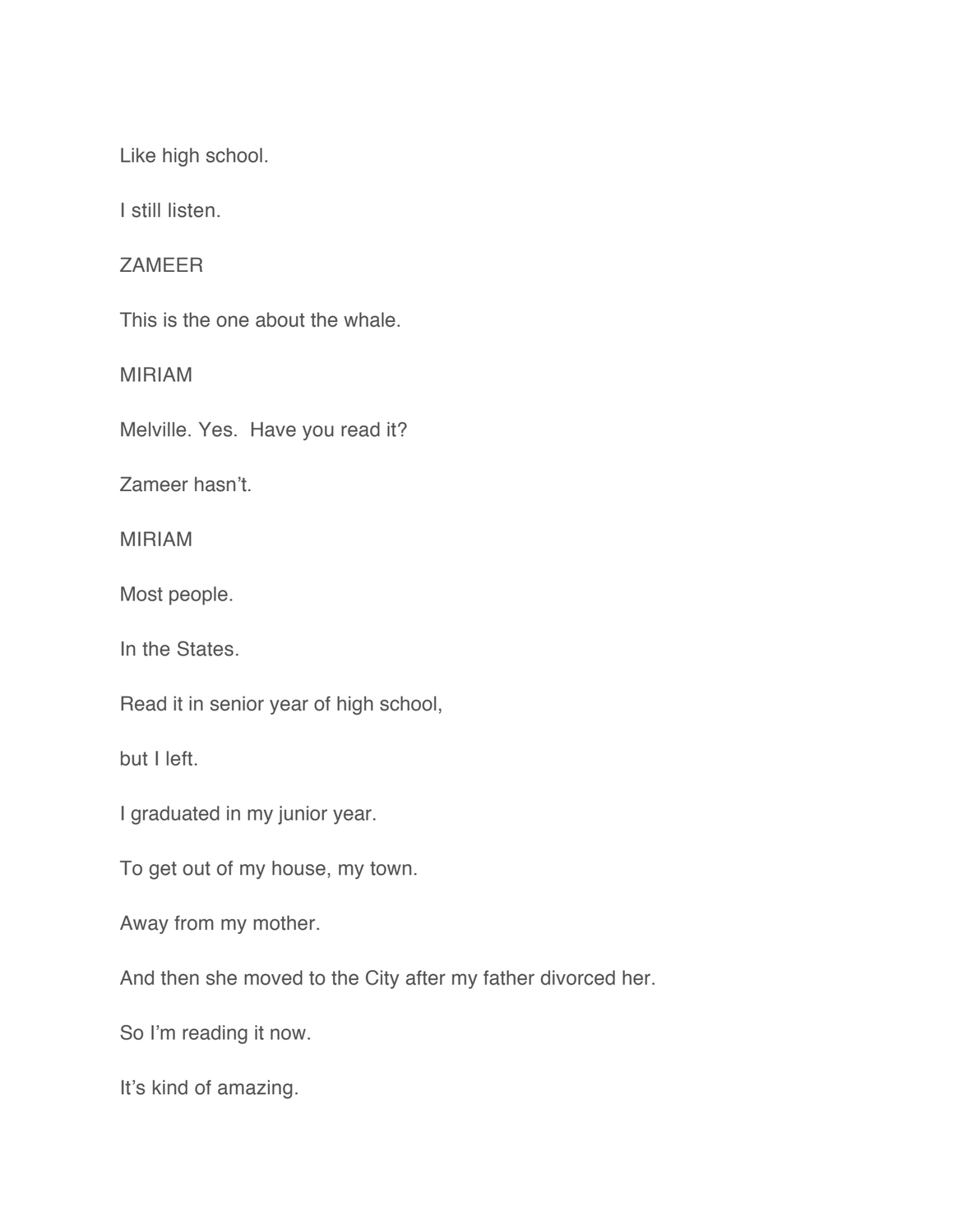Surprising the range of where he,

for 1850,

it's rather modern.

Foreshadows, I would argue, Ulysses.

ZAMEER

The Greek king?

MIRIAM

Joyce. The novel.

She points. Ulysses is also nearby.

MIRIAM

I read alot.

ZAMEER

I see.

MIRIAM

Do you? Like to read?

# ZAMEER

It is not so much a habit of mine.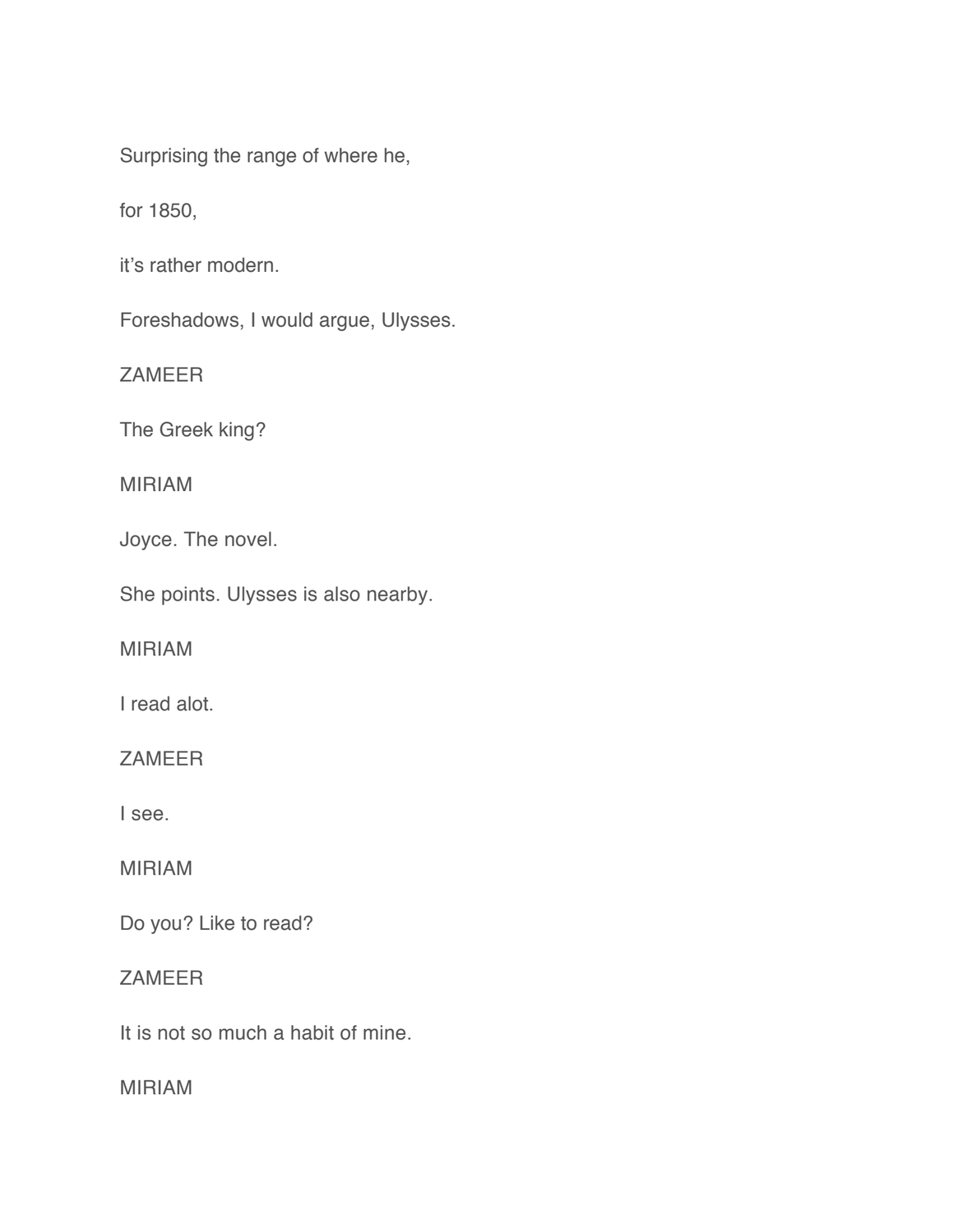What do you do?

It fills so many of my hours.

My free hours.

Too many, maybe, but I love it.

ZAMEER

I play soccer.

I walk.

I imagine.

I think.

I used to ride my bike, but it was stolen.

I observe.

I look.

I smell.

MIRIAM

You smell?

ZAMEER

I am a professional smeller.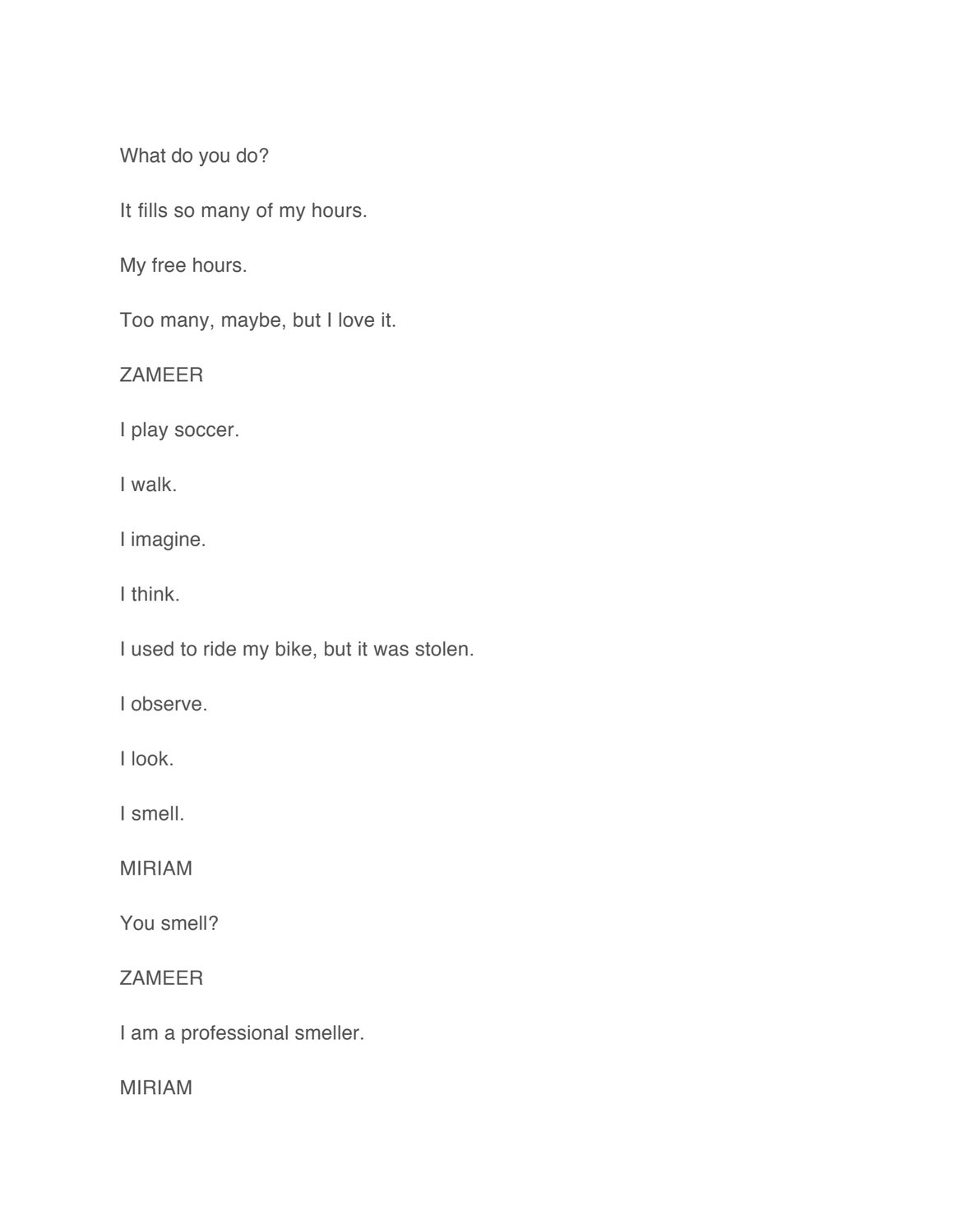Professional?!

### **ZAMEER**

My nose is acclaimed.

It was the main reason my father didn't want me to leave home.

My nose, you see, is very valuable in our trade.

MIRIAM

?

**ZAMEER** 

Honey.

MIRIAM

Like beekeeping?

ZAMEER

No, no, we are honey sellers.

Though when I was a boy I dreamed of the mountains.

I longed to climb Toubkal to the highest peak.

We are city dwellers, you see.

I grew up with the smell of sewage and feet, kerosene and tar.

The honey my father procured from Atlas growers.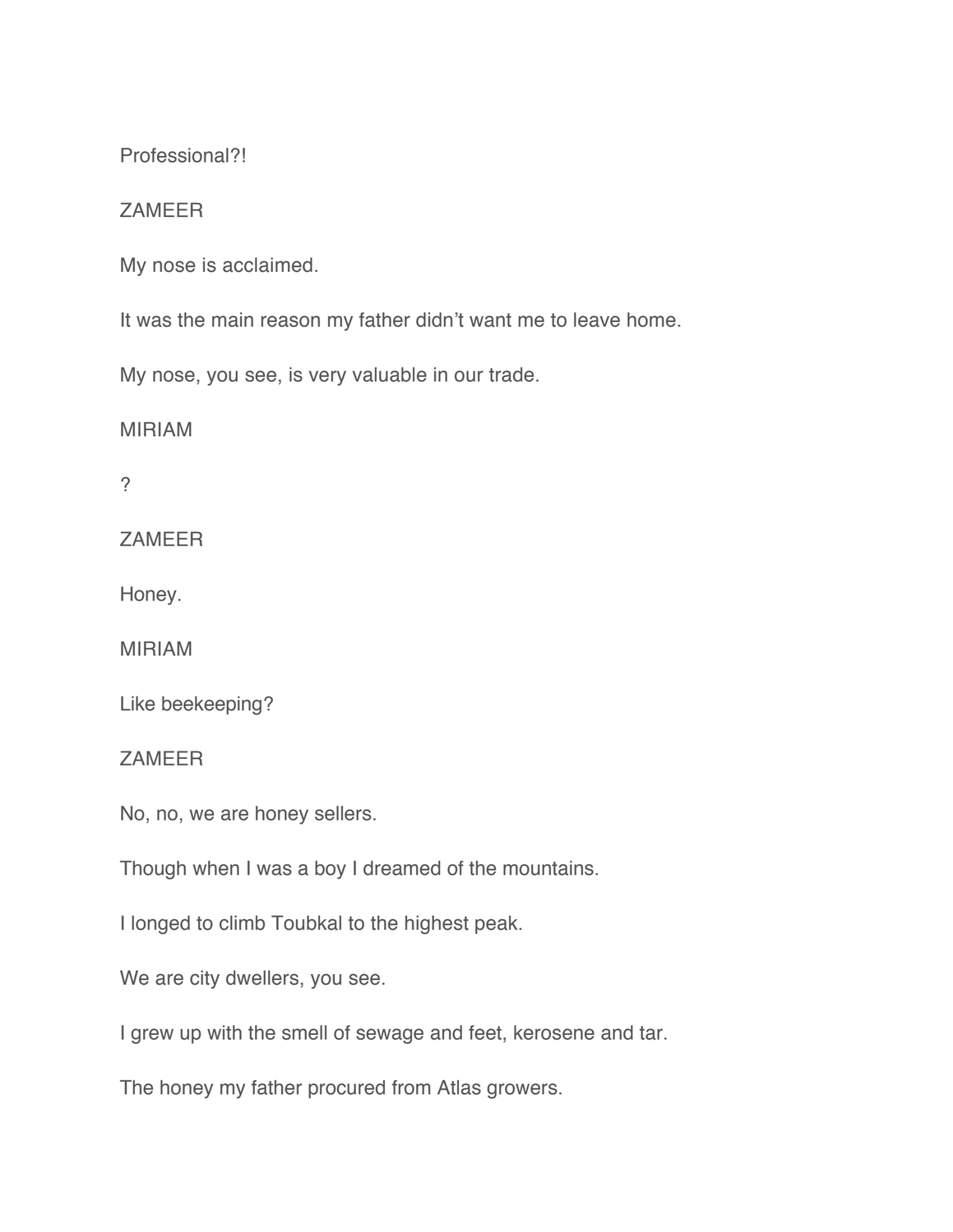That was the only sweet smell of my youth.

With my nose, I could smell the flowers from which the bees sucked.

Lavender and thyme.

Carob and cedar.

I longed to walk among such flowers.

To crush the leaves with my fingers.

To drink with my nose like the bees.

Instead, I ventured across the sea to this city of garbage and exhaust, shit

ZAMEER AND MIRIAM

and piss.

MIRIAM

Why?

**ZAMEER** 

Ah. Well.

America.

Someone has to go. All that promise. Someone has to go.

My sister, Asra, begged and begged my father.

But she is the youngest.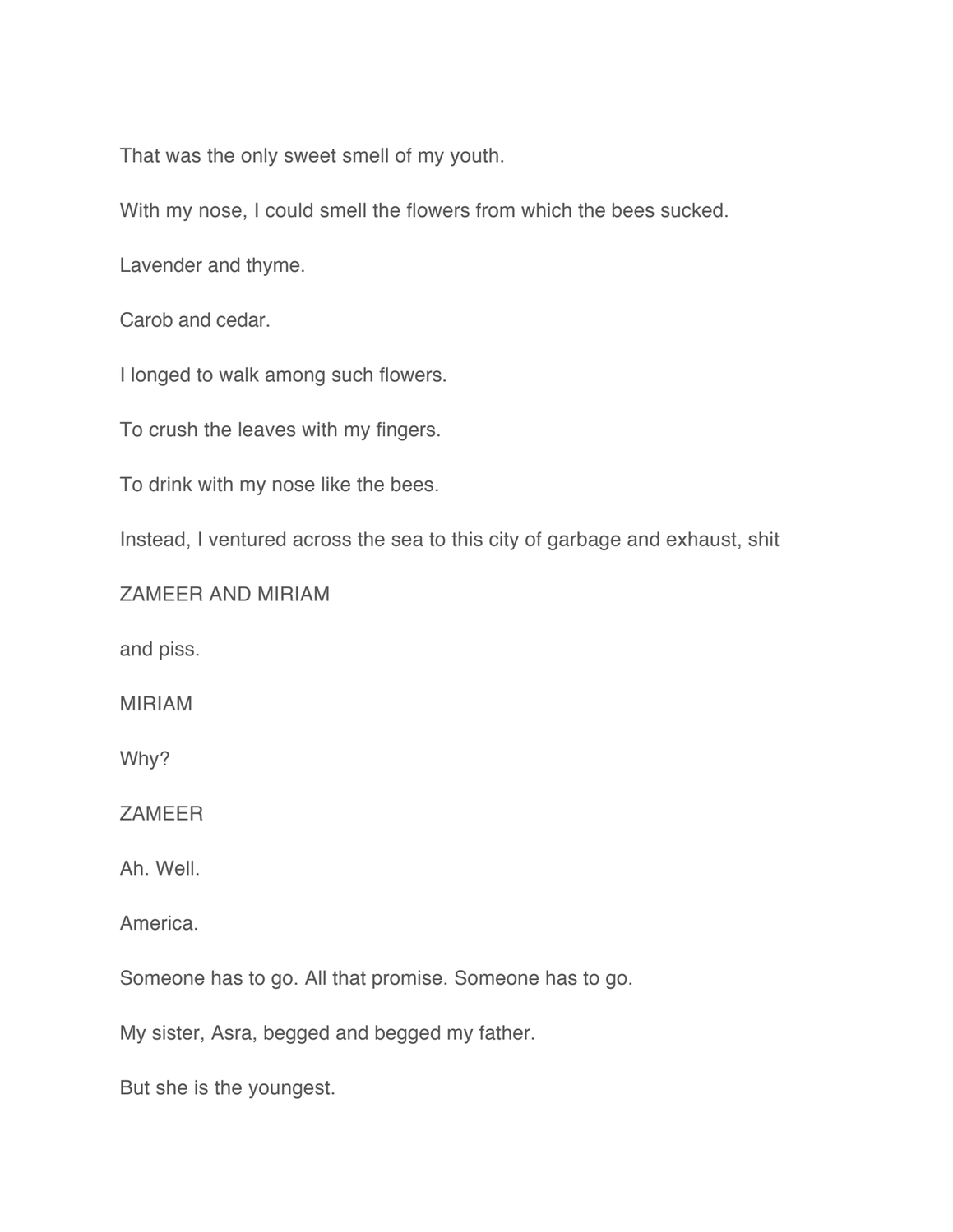#### MIRIAM

Would he let a girl go?

#### ZAMEER

No. No.

But there was no choice.

I am the oldest.

I am the only male.

It was for me to go.

MIRIAM

But the mountains. You still?

### ZAMEER

I haven't thought of the mountains in years

I don't know, a long time.

I don't know why tonight.

With you.

### MIRIAM

Every year on my birthday I climb a mountain.

Not as high maybe as your mountain.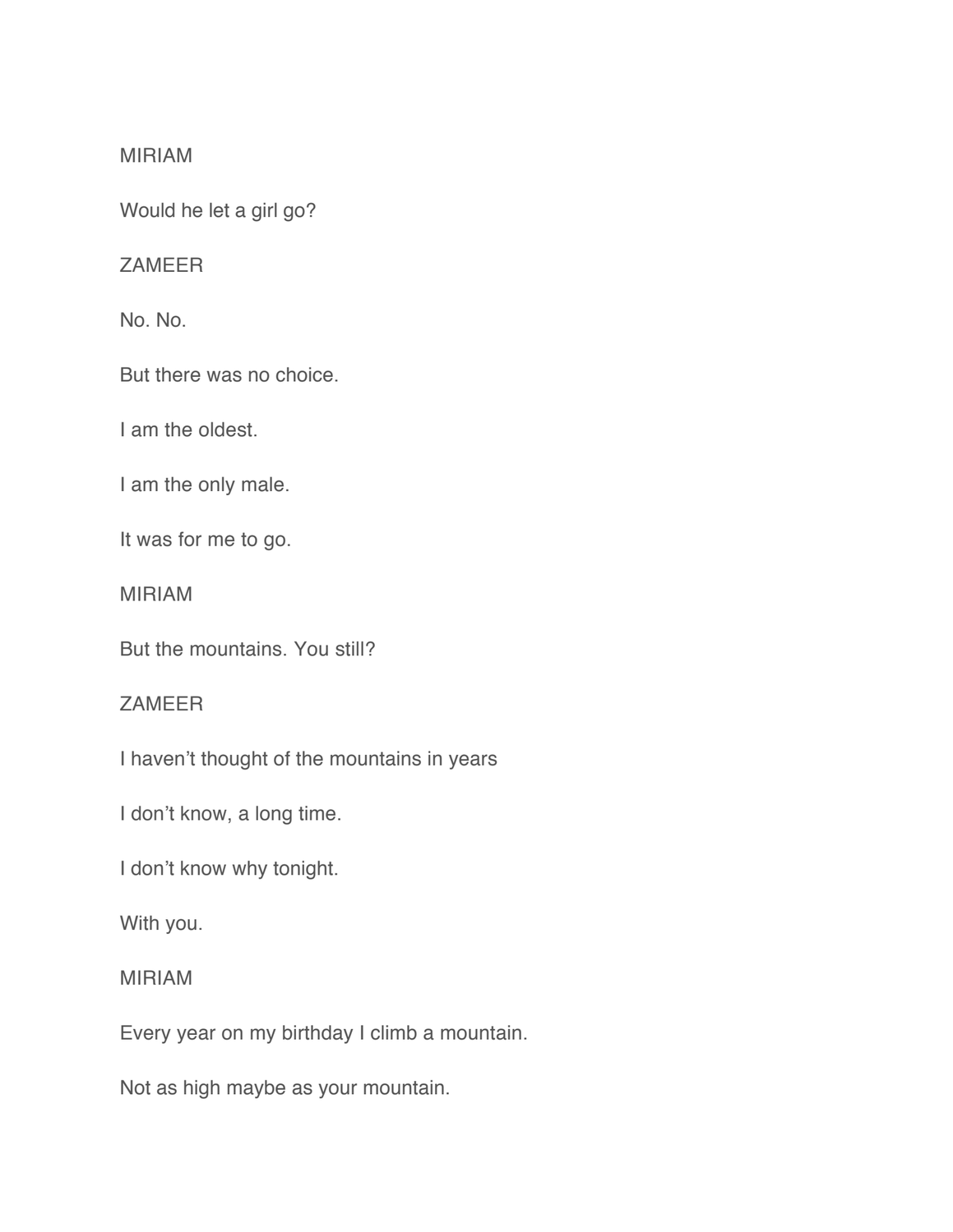### ZAMEER

When is your birthday?

#### MIRIAM

Not till October. In the middle of foliage.

(She sees he doesn't know this word)

The leaves when they change color.

I was born in the peak of color.

My Dad used to say.

The reds and golds.

Do leaves change color in Morocco?

## ZAMEER

Some turn yellow.

#### MIRIAM

New England it's like the hills are on fire.

#### ZAMEER

I would like to see this.

#### MIRIAM

I went to college in Maine. Lots of mountains.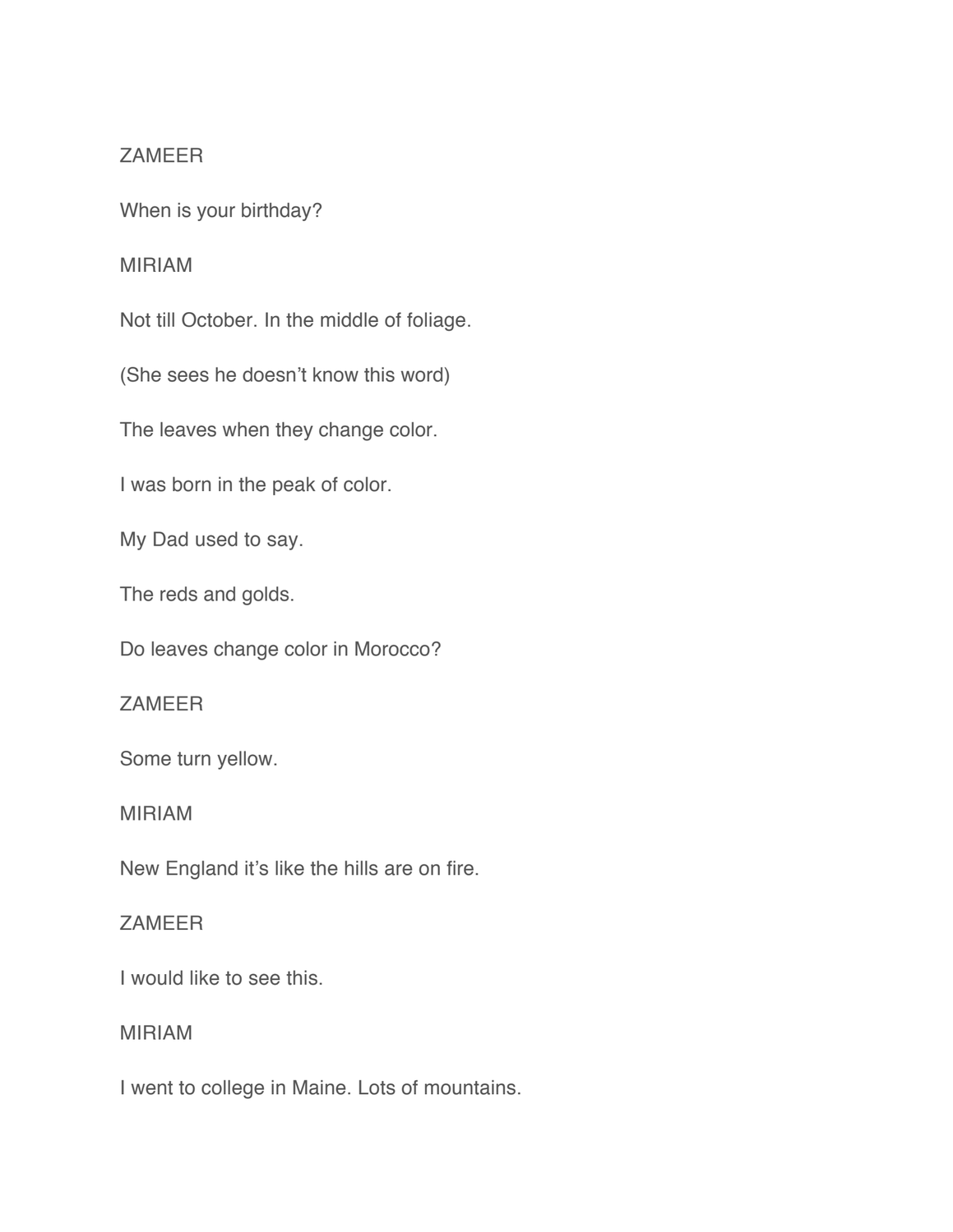That's when I started this birthday climb.

But Maine mountains are like 1000 feet.

Well, some are bigger, but not like 10,000 feet.

ZAMEER

Fourteen thousand.

MIRIAM

Wow.

14,000 feet.

My little mountains you can climb in a day.

ZAMEER

A birthday.

MIRIAM

Yes.

ZAMEER

I would like to go.

MIRIAM

Okay.

October.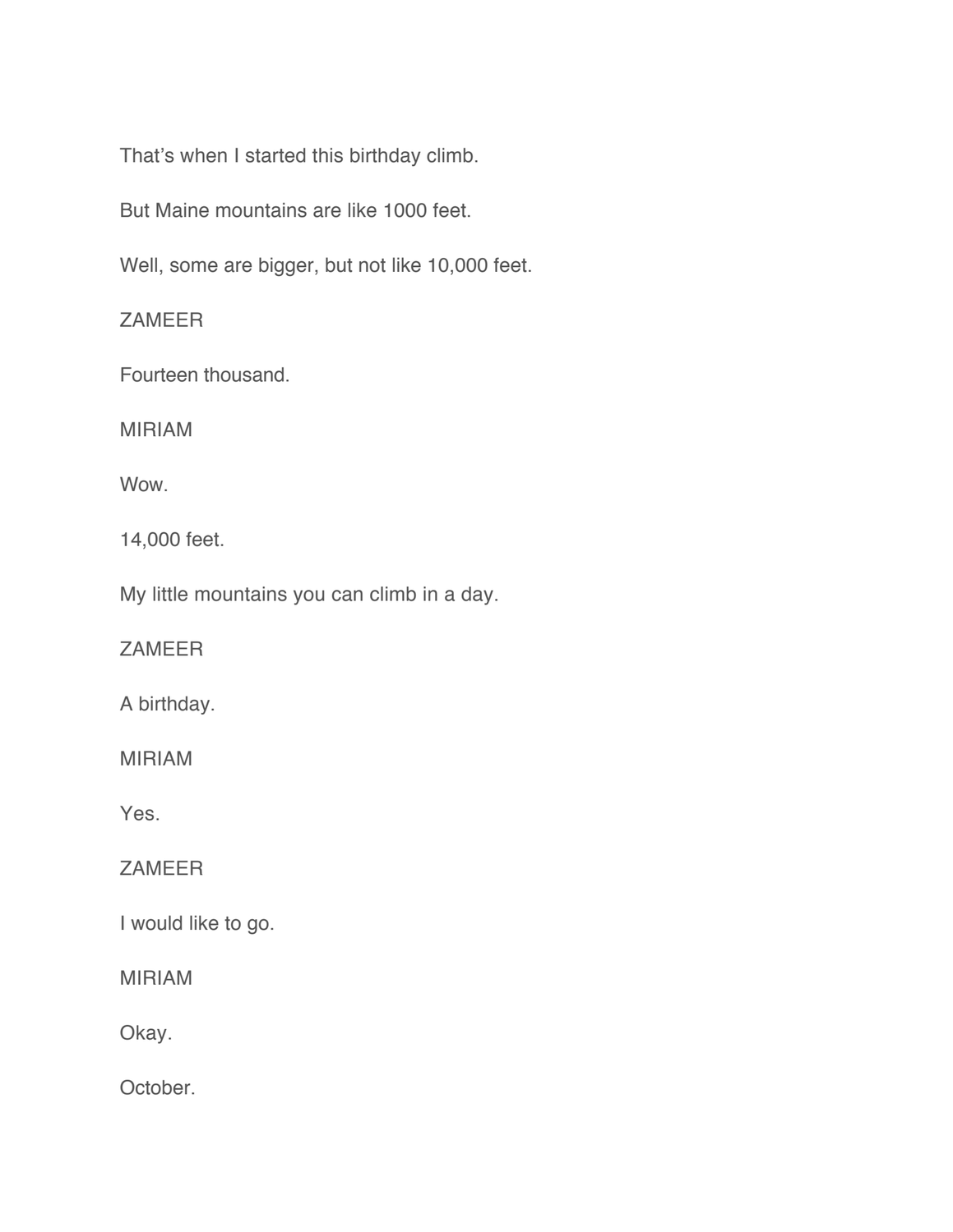Okay.

ZAMEER

Okay.

October.

Okay.

Means you don't believe we will know each other in October.

MIRIAM

We'll know each other.

We know each other now.

ZAMEER

You want me to leave?

MIRIAM

No.

ZAMEER

But October is…

MIRIAM

Far away.

Isn't it?